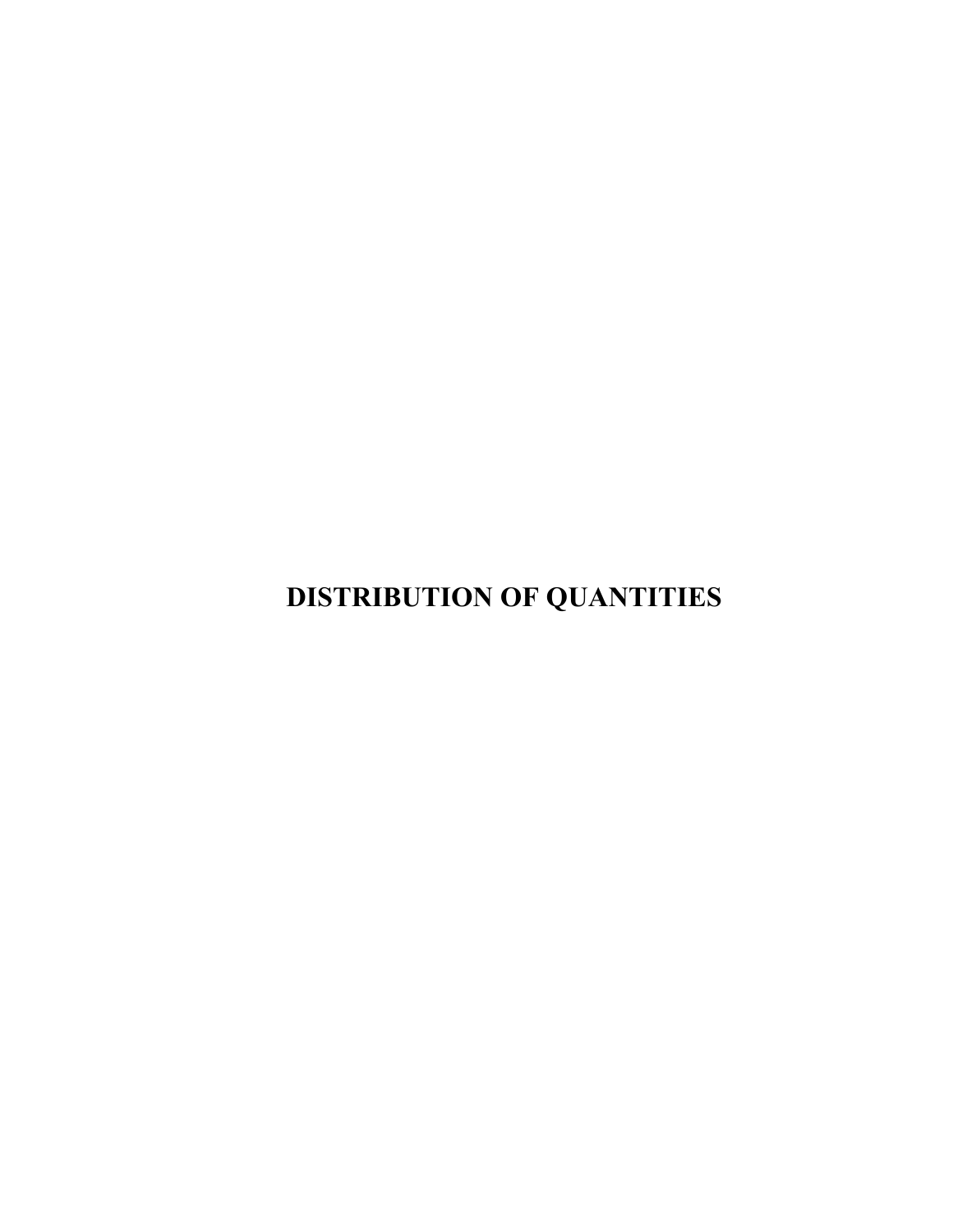Index: 1

## **Table of Contents - Distribution of Quantities**

Project Name - Route 95 Pavement and Retaining Wall Restoration R.I. Contract No. 2022-CH-017 FAP No. 401-422-101

## **ItemCode** Description **Page**

|          |                                                                                                                                                                         | $\mathbf{1}$    |
|----------|-------------------------------------------------------------------------------------------------------------------------------------------------------------------------|-----------------|
|          | 201.0321 CLEARING AND GRUBBING<br>201.0409 REMOVE AND DISPOSE FLEXIBLE PAVEMENT                                                                                         | $\mathbf 1$     |
| 201.9901 | CLEARING AND GRUBBING<br>REMOVE AND DISPOSE FLEXIBLE PAVEMENT<br>REMOVE AND DISPOSE CONCRETE SLOPE PAVING<br>PARTIAL REMOVAL AND DISPOSAL OF CONCRETE BLOCK WALL        | $\mathbf{1}$    |
| 201.9902 |                                                                                                                                                                         | $\mathbf{1}$    |
| 202.0100 | EARTH EXCAVATION                                                                                                                                                        | $\mathbf{1}$    |
| 202.0800 | GRAVEL BORROW                                                                                                                                                           | $\mathbf{1}$    |
| 202.9901 | SOIL STABILIZATION                                                                                                                                                      | 2               |
| 203.0700 | PERVIOUS FILL                                                                                                                                                           | 2               |
| 209.0210 | HIGH FLOW SACK INSERT CATCH BASIN INLET PROTECTION                                                                                                                      | $\overline{c}$  |
| 212.2100 | MAINTENANCE AND CLEANING OF EROSION AND POLLUTION CONTROLS                                                                                                              | 2               |
| 401.3003 | CLASS 9.5 HMA FOR PATCHING                                                                                                                                              | 2               |
| 402.9901 | FRICTION COURSE WITHOUT PAY ADJUSTMENTS<br>ASPHALT EMULSION TACK COAT<br>DAV ADJUSTMENTS                                                                                | $\mathsf 3$     |
| 403.0300 | ASPHALT EMULSION TACK COAT                                                                                                                                              | $\mathbf{3}$    |
| 416.9901 |                                                                                                                                                                         | $\mathfrak{Z}$  |
| 601.0300 | CLASS A PORTLAND CEMENT CONCRETE                                                                                                                                        | $\mathfrak{Z}$  |
| 703.9901 | ----<br>CLASS A PORTLAND CEMENT CONCRETE<br>4 INCH PERFORATED CORRUGATED POLYETHYLENE PIPE                                                                              | $\mathbf{3}$    |
| 707.0900 | 4 INCH PERFORAIED CONNOCITEE :-<br>ADJUST MANHOLES TO GRADE<br>ADJUST CATCH BASINS<br>CLEANING AND FLUSHING PIPE ALL SIZES<br>CLEANING CATCH BASINS ALL TYPES AND SIZES | $\mathbf{3}$    |
| 707.1100 |                                                                                                                                                                         | $\overline{4}$  |
| 708.9040 |                                                                                                                                                                         | 5               |
| 708.9041 |                                                                                                                                                                         | 5               |
| 708.9042 | CLEANING MANHOLES ALL TYPES AND SIZES                                                                                                                                   | $\epsilon$      |
| 820.0100 | CONCRETE SURFACE TREATMENT PROTECTIVE SEALER                                                                                                                            | $7\phantom{.0}$ |
| 904.0101 | REMOVE AND RESET FENCE AND/OR RAILING CHAIN LINK                                                                                                                        | $7\phantom{.0}$ |
| 905.9901 | PORTLAND CEMENT CONCRETE SLOPE PAVING                                                                                                                                   | 7               |
| 906.0700 | REMOVE, HANDLE, HAUL TRIM RESET CURB EDGING, STRAIGHT,                                                                                                                  | 7               |
|          | CIRCULAR ALL TYPES                                                                                                                                                      |                 |
| 907.0100 | WATER FOR DUST CONTROL                                                                                                                                                  | 8               |
| 909.9901 | PRECAST CONCRETE BARRIER                                                                                                                                                | 8               |
| 909.9902 | PRECAST CONCRETE TRANSITION                                                                                                                                             | 8               |
| 916.9901 | NARROW CONDITION IMPACT ATTENUATOR FOR TEMPORARY TRAFFIC                                                                                                                | 8               |
|          | CONTROL                                                                                                                                                                 |                 |
| 922.0100 | TEMPORARY CONSTRUCTION SIGNS STANDARD 29.1.0 AND 27.1.1                                                                                                                 | 8               |
| 923.0105 | DRUM BARRICADE STANDARD 26.2.0                                                                                                                                          | 9               |
| 923.0125 |                                                                                                                                                                         | 9               |
| 923.0200 | PLASTIC PIPE TYPE III BARRICADE STANDARD 26.3.1<br>FLUORESCENT TRAFFIC CONES STANDARD 26.1.0<br>FLUORESCENT TRAFFIC CONES STANDARD 26.1.0                               | 9               |
| 924.0113 | ADVANCE WARNING ARROW PANEL                                                                                                                                             | $\mathsf 9$     |
| 925.0112 | PORTABLE CHANGEABLE MESSAGE SIGN                                                                                                                                        | 9               |
| 926.9901 | TEMPORARY TL-3 BARRIER                                                                                                                                                  | 9               |
| 928.0500 | SHADOW OR ADVANCE WARNING VEHICLE WITH IMPACT ATTENUATOR                                                                                                                | 9               |
|          | AND FLASHING ARROW BOARD                                                                                                                                                |                 |
| 929.0110 | FIELD OFFICE                                                                                                                                                            | 10              |
| 931.0110 | CLEANING AND SWEEPING PAVEMENT                                                                                                                                          | 10              |
| 932.0100 | CUTTING AND MATCHING ASPHALT                                                                                                                                            | 10              |
| 932.0200 | FULL-DEPTH SAWCUT OF BITUMINOUS PAVEMENT                                                                                                                                | 10              |
| 935.0400 | REMOVING BITUMINOUS PAVEMENT BY MICRO MILLING                                                                                                                           | 10              |
| 936.0100 | MOBILIZATION AND DEMOBILIZATION                                                                                                                                         | 10              |
| 937.0200 | MAINTENANCE AND MOVEMENT TRAFFIC PROTECTION                                                                                                                             | 10              |
| L01.0104 | PLANTABLE SOIL 4 INCHES DEEP                                                                                                                                            | 10              |
|          |                                                                                                                                                                         |                 |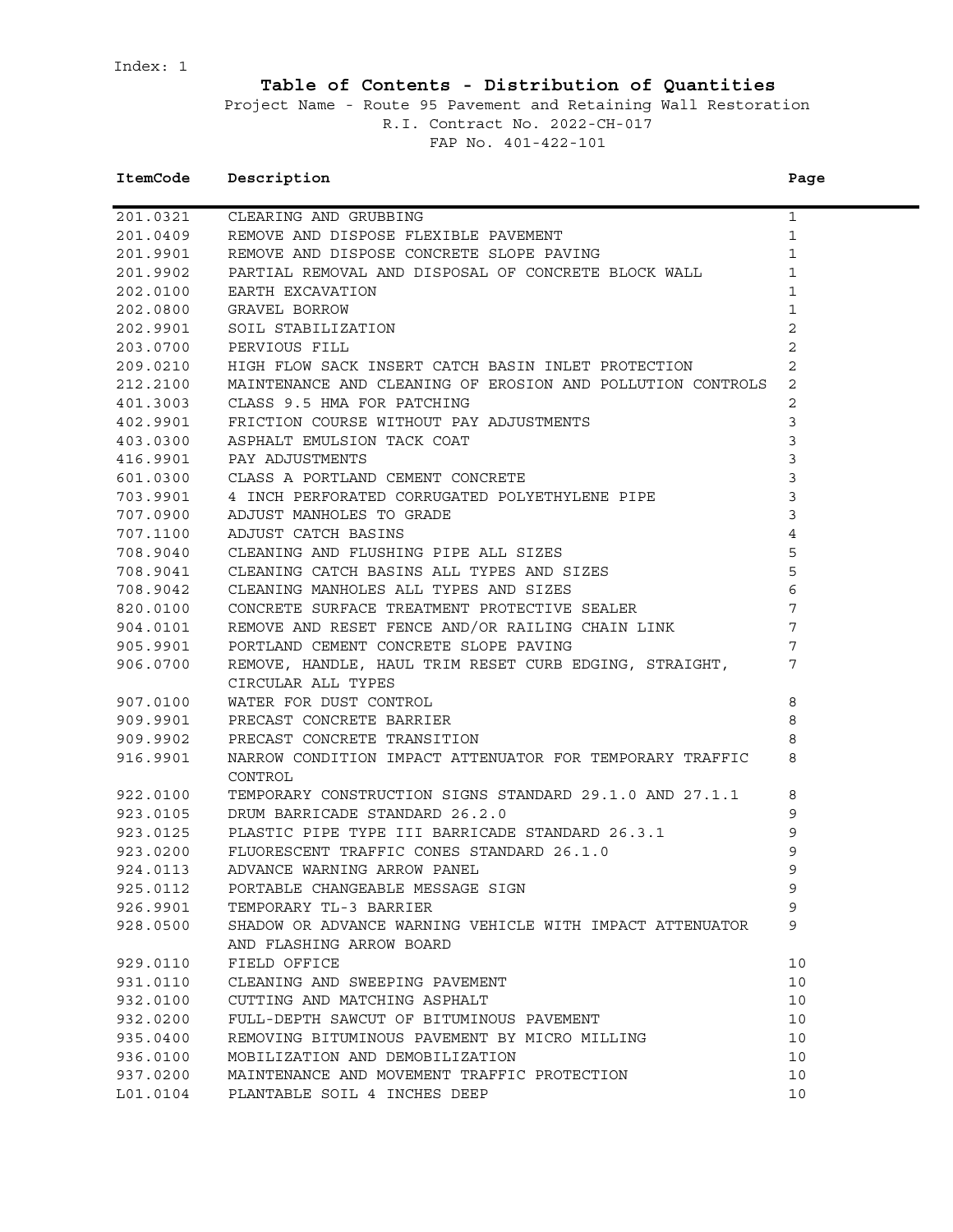Index: 2

# **Table of Contents - Distribution of Quantities**

|          | ItemCode Description                                                    | Page |
|----------|-------------------------------------------------------------------------|------|
| L02.0101 | GENERAL HIGHWAY SEEDING (TYPE 1)                                        | 11   |
| L05.0505 | EROSION CONTROL BLANKET                                                 | 11   |
|          | L06.9901 PINUS STROBUS 'FASTIGIATA', COLUMNAR EASTERN WHITE PINE 7'- 11 |      |
|          | 8' HT, B&B                                                              |      |
| L11.0102 | TREE PLANT PROTECTION DEVICE STANDARD 51.1.0                            | 12   |
| T15.0200 | REMOVE AND RELOCATE DIRECTIONAL REGULATORY AND WARNING SIGN 12          |      |
|          |                                                                         |      |
|          | T18.0201 REFLECTOR UNIT-SINGLE WHITE DELINEATOR                         | 12   |
| T19.0100 | MILE POST MARKER 10" X 18"                                              | 12   |
| T19.0200 | MILE POST MARKER 10" X 27"                                              | 12   |
| T20.0706 | 6 INCH WHITE WATERBORNE PAINT PAVEMENT MARKINGS                         | 12   |
| T20.0906 | 6 INCH YELLOW WATERBORNE PAINT PAVEMENT MARKINGS                        | 12   |
| T20.2406 | 6 INCH WHITE FINAL EPOXY RESIN PAVEMENT MARKINGS                        | 13   |
| T20.2806 | 6 INCH YELLOW FINAL EPOXY RESIN PAVEMENT MARKINGS                       | 13   |
| T20.4006 | 6 INCH WHITE PREFORMED TAPE PAVEMENT MARKINGS                           | 13   |
| T20.4506 | REMOVE PAVEMENT MARKING LINE - LESS THAN OR EOUAL TO 6                  | 13   |
|          | INCHES WIDE                                                             |      |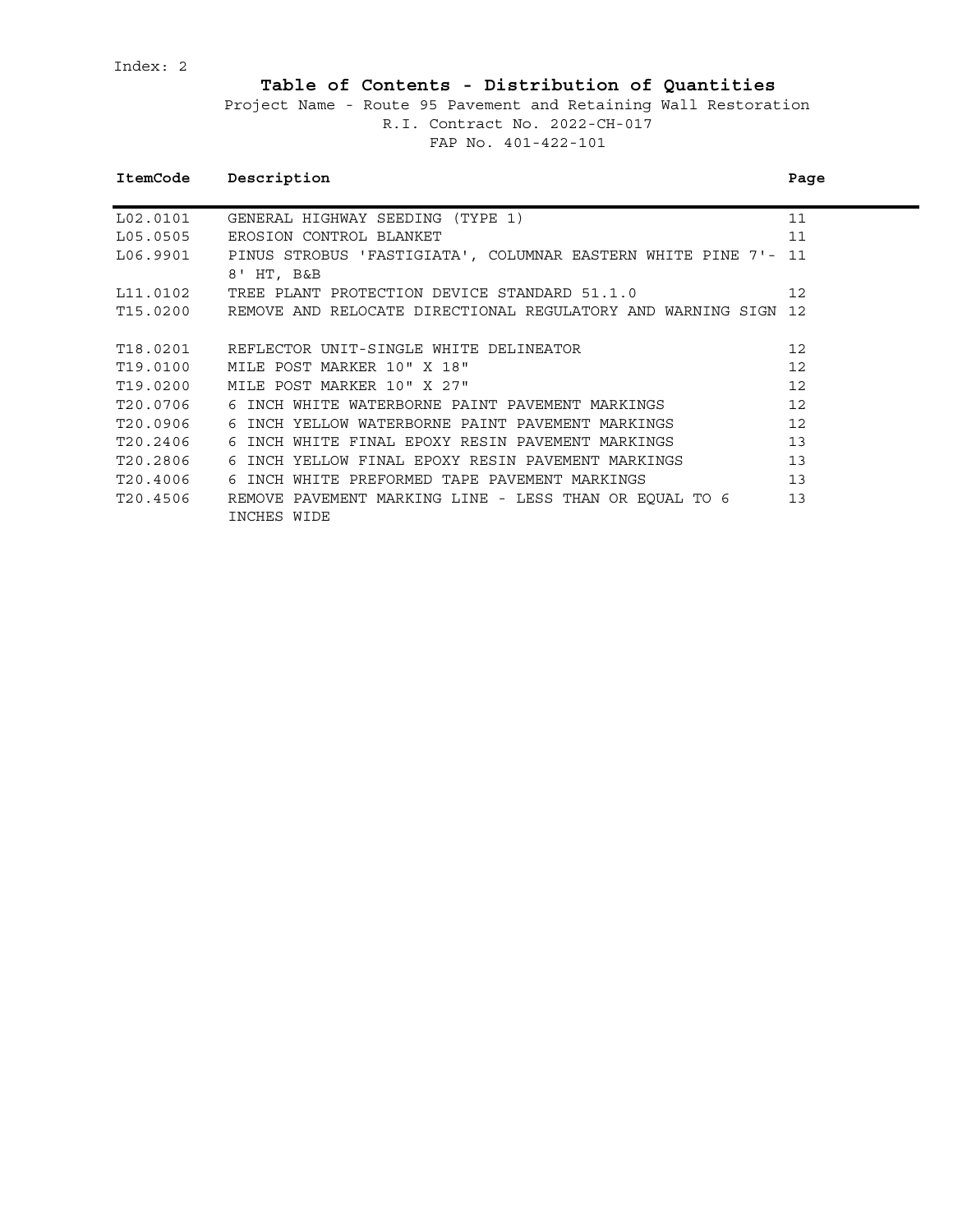| Item<br>No. | Item Code | Description<br>UM                                        | Qty.      |
|-------------|-----------|----------------------------------------------------------|-----------|
| 001         | 201.0321  | ${\tt SY}$<br>CLEARING AND GRUBBING                      |           |
|             |           | I-95 NB                                                  | 9,400.00  |
|             |           | $I-95$ SB                                                | 6,600.00  |
|             |           | Item 201.0321 Total:                                     | 16,000.00 |
| 002         | 201.0409  | REMOVE AND DISPOSE FLEXIBLE PAVEMENT<br>SY<br>$I-95$ NB  |           |
|             |           | $37+00 - 46+55$                                          | 110.00    |
|             |           | $56+70 - 80+95$                                          | 270.00    |
|             |           | $I-95$ SB                                                |           |
|             |           | $35+90 - 46+25$                                          | 120.00    |
|             |           | $56+35 - 77+15$                                          | 240.00    |
|             |           | Item 201.0409 Total:                                     | 740.00    |
| 003         | 201.9901  | SY<br>CLEARING AND GRUBBING IN SENSITIVE<br>TREE AREA    |           |
|             |           | I-95 NB                                                  | 1,300.00  |
|             |           | $I-95$ SB                                                | 4,400.00  |
|             |           | Item 201.9901 Total:                                     | 5,700.00  |
|             |           |                                                          |           |
| 004         | 201.9902  | REMOVE AND DISPOSE CONCRETE SLOPE<br>SY<br><b>PAVING</b> |           |
|             |           | $I-95$ NB                                                |           |
|             |           | $36+90 - 46+35$ :                                        | 610.00    |
|             |           | MILFORD ST BRIDGE                                        | 80.00     |
|             |           | $56+58 - 80+79$                                          | 1,560.00  |
|             |           | LAURENS ST BRIDGE                                        | 80.00     |
|             |           | PARK AVE BRIDGE                                          | 90.00     |
|             |           | $I-95$ SB                                                |           |
|             |           | $36+14 - 46+33$                                          | 660.00    |
|             |           | MILFORD ST BRIDGE                                        | 80.00     |
|             |           | $56+58 - 77+16$                                          | 1,330.00  |
|             |           | LAURENS ST BRIDGE                                        | 80.00     |
|             |           | PARK AVE BRIDGE                                          | 90.00     |
|             |           | Item 201.9902 Total:                                     | 4,660.00  |
| 005         | 201.9902  | PARTIAL REMOVAL AND DISPOSAL OF<br>SY                    |           |
|             |           | CONCRETE BLOCK WALL                                      |           |
|             |           | I-95 NB                                                  | 3,500.00  |
|             |           | $I-95$ SB                                                | 3,450.00  |
|             |           | Item 201.9902 Total:                                     | 6,950.00  |
| 006         | 202.0100  | EARTH EXCAVATION<br>SY                                   |           |
|             |           | $I-95 NB$                                                | 3,980.00  |
|             |           | $I-95$ SB                                                | 3,700.00  |
|             |           | Item 202.0100 Total:                                     | 7,680.00  |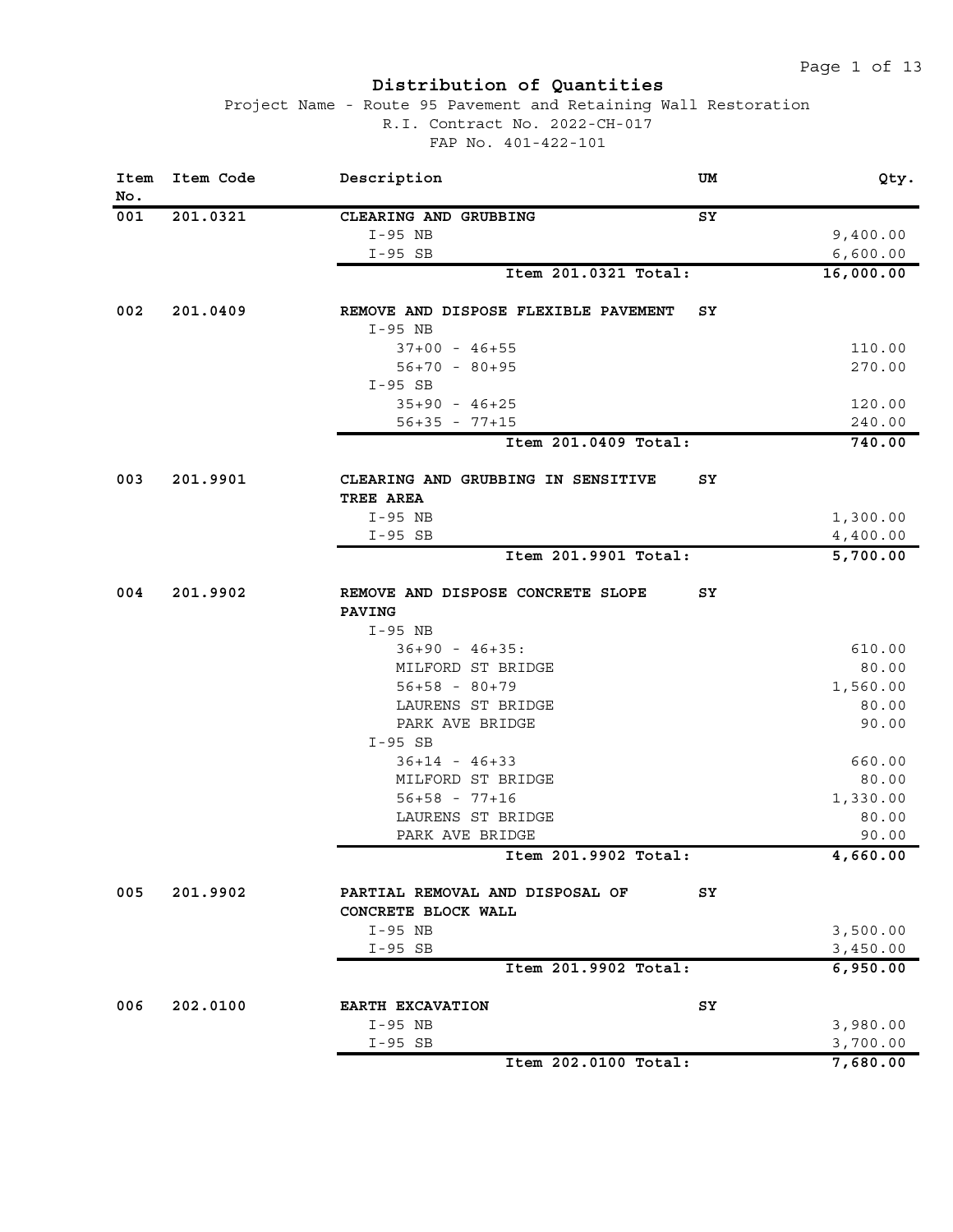| Item<br>No. | Item Code | Description                                                      | UM          | Qty.         |
|-------------|-----------|------------------------------------------------------------------|-------------|--------------|
| 007         | 202.0800  | <b>GRAVEL BORROW</b>                                             | ${\tt SY}$  |              |
|             |           | $I-95$                                                           |             |              |
|             |           | AT R&R CURB                                                      |             | 500.00       |
|             |           | BENEATH SLOPE PAVING                                             |             | 1,150.00     |
|             |           | BENEATH PRECAST BARRIER                                          |             | 450.00       |
|             |           | Item 202.0800 Total:                                             |             | 2,100.00     |
| 008         | 202.9901  | SOIL STABILIZATION                                               | LBS         |              |
|             |           | I-95 NB                                                          |             |              |
|             |           | $61+00 - 76+00$                                                  |             | 310,000.00   |
|             |           | Item 202.9901 Total:                                             |             | 310,000.00   |
| 009         | 203.0700  | PERVIOUS FILL                                                    | CY          |              |
|             |           | I-95 NB                                                          |             | 650.00       |
|             |           | $I-95$ SB                                                        |             | 600.00       |
|             |           | Item 203.0700 Total:                                             |             | 1,250.00     |
| 010         | 209.0210  | HIGH FLOW SACK INSERT CATCH BASIN<br>INLET PROTECTION<br>I-95 NB | <b>EACH</b> |              |
|             |           | $37 + 70$                                                        |             | 1.00         |
|             |           | $40 + 30$                                                        |             | 1.00         |
|             |           | $42 + 60$                                                        |             | 1.00         |
|             |           | $45 + 30$                                                        |             | 1.00         |
|             |           | $58 + 20$                                                        |             | 1.00         |
|             |           | $60 + 50$                                                        |             | 2.00         |
|             |           | $63 + 00$                                                        |             | 1.00         |
|             |           | $65 + 50$                                                        |             | 1.00         |
|             |           | $71 + 00$                                                        |             | 1.00         |
|             |           | $73 + 50$                                                        |             | 1.00         |
|             |           | $75 + 80$                                                        |             | 2.00         |
|             |           | $78 + 50$                                                        |             | 1.00         |
|             |           | $I-95$ SB                                                        |             |              |
|             |           | $37 + 50$                                                        |             | 1.00         |
|             |           | $40 + 00$                                                        |             | 1.00         |
|             |           | $42 + 50$                                                        |             | 1.00         |
|             |           | $45 + 10$                                                        |             | 1.00         |
|             |           | $58 + 25$                                                        |             | 1.00         |
|             |           | $60 + 50$                                                        |             | 2.00         |
|             |           | $63 + 00$                                                        |             | 1.00         |
|             |           | $65 + 50$                                                        |             | 1.00         |
|             |           | $71 + 00$                                                        |             | 1.00         |
|             |           | $73 + 50$<br>$75 + 80$                                           |             | 1.00<br>2.00 |
|             |           | Item 209.0210 Total:                                             |             | 27.00        |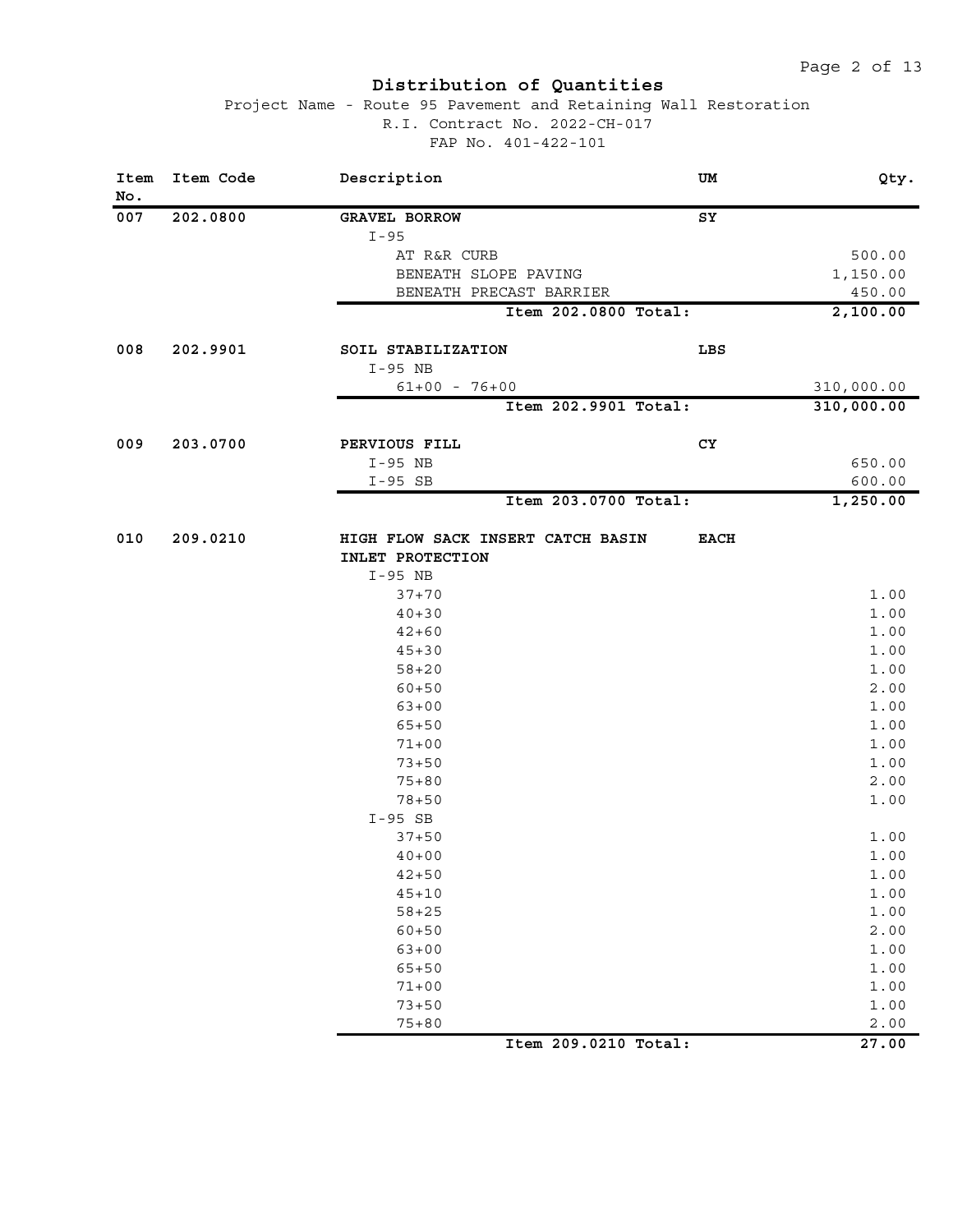| Item<br>No. | Item Code | Description                                                  | UM          | Qty.                 |
|-------------|-----------|--------------------------------------------------------------|-------------|----------------------|
| 011         | 212.2100  | MAINTENANCE AND CLEANING OF EROSION<br>AND POLLUTION CONTROL | LS          |                      |
|             |           | PROJECT WIDE                                                 |             | 1.00                 |
|             |           | Item 212.2100 Total:                                         |             | 1.00                 |
| 012         | 401.3003  | CLASS 9.5 HMA FOR PATCHING<br>I-95 NB                        | <b>TON</b>  |                      |
|             |           | $37+00 - 46+55$                                              |             | 20.00                |
|             |           | $56+70 - 80+95$                                              |             | 50.00                |
|             |           | $I-95$ SB                                                    |             |                      |
|             |           | $35+90 - 46+25$                                              |             | 25.00                |
|             |           | $56+35 - 77+15$                                              |             | 45.00                |
|             |           | Item 401.3003 Total:                                         |             | 140.00               |
| 013         | 402.9901  | FRICTION COURSE WITHOUT PAY<br><b>ADJUSTMENTS</b>            | <b>TON</b>  |                      |
|             |           | $I-95 NB$<br>$61+00 - 76+00$                                 |             |                      |
|             |           | Item 402.9901 Total:                                         |             | 1,400.00<br>1,400.00 |
|             |           |                                                              |             |                      |
| 014         | 403.0300  | ASPHALT EMULSION TACK COAT                                   | SY          |                      |
|             |           | $I-95$ NB                                                    |             |                      |
|             |           | $61+00 - 76+00$                                              |             | 12,000.00            |
|             |           | Item 403.0300 Total:                                         |             | 12,000.00            |
| 015         | 416.9901  | PAY ADJUSTMENTS                                              | <b>EACH</b> |                      |
|             |           | PROJECT WIDE                                                 |             | 5,000.00             |
|             |           | Item 416.9901 Total:                                         |             | 5,000.00             |
| 016         | 601.0300  | CLASS A PORTLAND CEMENT CONCRETE<br>$I-95$ NB                | CY          |                      |
|             |           | $37+00 - 46+55$                                              |             | 40.00                |
|             |           | $56+70 - 80+95$                                              |             | 90.00                |
|             |           | $I-95$ SB                                                    |             |                      |
|             |           | $35+90 - 46+25$                                              |             | 40.00                |
|             |           | $56+35 - 77+15$                                              |             | 80.00                |
|             |           | Item 601.0300 Total:                                         |             | 250.00               |
| 017         | 703.9901  | 4 INCH PERFORATED CORRUGATED                                 | LF          |                      |
|             |           | POLYETHYLENE PIPE                                            |             |                      |
|             |           | I-95 NB                                                      |             | 3,500.00             |
|             |           | $I-95$ SB<br>Item 703.9901 Total:                            |             | 3,200.00<br>6,700.00 |
| 018         | 707.0900  | ADJUST MANHOLE TO GRADE                                      | <b>EACH</b> |                      |
|             |           | $I-95$ NB                                                    |             |                      |
|             |           | $37 + 60$                                                    |             | 1.00                 |
|             |           | $38 + 50$                                                    |             | 1.00                 |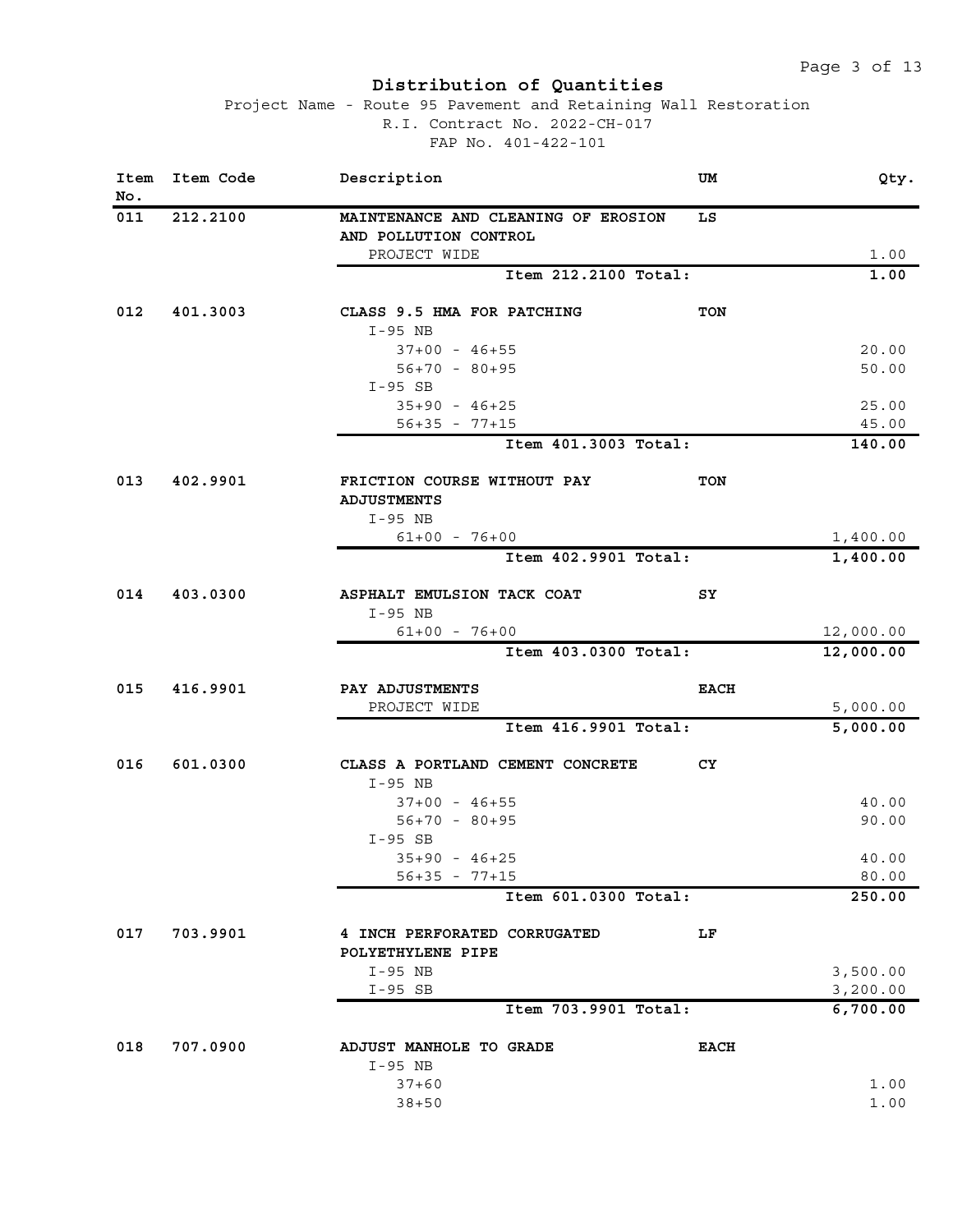| Item<br>No. | Item Code      | Description         |                      | UM          | Qty.  |
|-------------|----------------|---------------------|----------------------|-------------|-------|
| 018         | 707.0900 Cont. | $41 + 00$           |                      |             | 1.00  |
|             |                | $44 + 00$           |                      |             | 1.00  |
|             |                | $59 + 50$           |                      |             | 1.00  |
|             |                | $60 + 60$           |                      |             | 1.00  |
|             |                | $62 + 50$           |                      |             | 1.00  |
|             |                | $65 + 50$           |                      |             | 1.00  |
|             |                | $68 + 50$           |                      |             | 1.00  |
|             |                | $71 + 70$           |                      |             | 1.00  |
|             |                | $75 + 00$           |                      |             | 1.00  |
|             |                | $75 + 60$           |                      |             | 1.00  |
|             |                | $78 + 00$           |                      |             | 1.00  |
|             |                | $I-95$ SB           |                      |             |       |
|             |                | $37 + 50$           |                      |             | 1.00  |
|             |                | $38 + 00$           |                      |             | 1.00  |
|             |                | $40 + 20$           |                      |             | 1.00  |
|             |                | $41 + 00$           |                      |             | 1.00  |
|             |                | $44 + 00$           |                      |             | 1.00  |
|             |                | $59 + 50$           |                      |             | 1.00  |
|             |                | $60 + 70$           |                      |             | 1.00  |
|             |                | $62 + 50$           |                      |             | 1.00  |
|             |                | $65 + 50$           |                      |             | 1.00  |
|             |                | $68 + 50$           |                      |             | 1.00  |
|             |                | $71 + 70$           |                      |             | 1.00  |
|             |                | $75 + 00$           |                      |             | 1.00  |
|             |                | $75 + 60$           |                      |             | 1.00  |
|             |                |                     | Item 707.0900 Total: |             | 26.00 |
| 019         | 707.1100       | ADJUST CATCH BASINS |                      | <b>EACH</b> |       |
|             |                | $I-95$ NB           |                      |             |       |
|             |                | $37 + 70$           |                      |             | 1.00  |
|             |                | $40 + 30$           |                      |             | 1.00  |
|             |                | $42 + 60$           |                      |             | 1.00  |
|             |                | $45 + 30$           |                      |             | 1.00  |
|             |                | $58 + 20$           |                      |             | 1.00  |
|             |                | $60 + 50$           |                      |             | 2.00  |
|             |                | $63 + 00$           |                      |             | 1.00  |
|             |                | $65 + 50$           |                      |             | 1.00  |
|             |                | $71 + 00$           |                      |             | 1.00  |
|             |                | $73 + 50$           |                      |             | 1.00  |
|             |                | $75 + 80$           |                      |             | 2.00  |
|             |                | $78 + 50$           |                      |             | 1.00  |
|             |                | $I-95$ SB           |                      |             |       |
|             |                | $37 + 50$           |                      |             | 1.00  |
|             |                | $40 + 00$           |                      |             | 1.00  |
|             |                | $42 + 50$           |                      |             | 1.00  |
|             |                | $45 + 10$           |                      |             | 1.00  |
|             |                | $58 + 25$           |                      |             | 1.00  |
|             |                | $60 + 50$           |                      |             | 2.00  |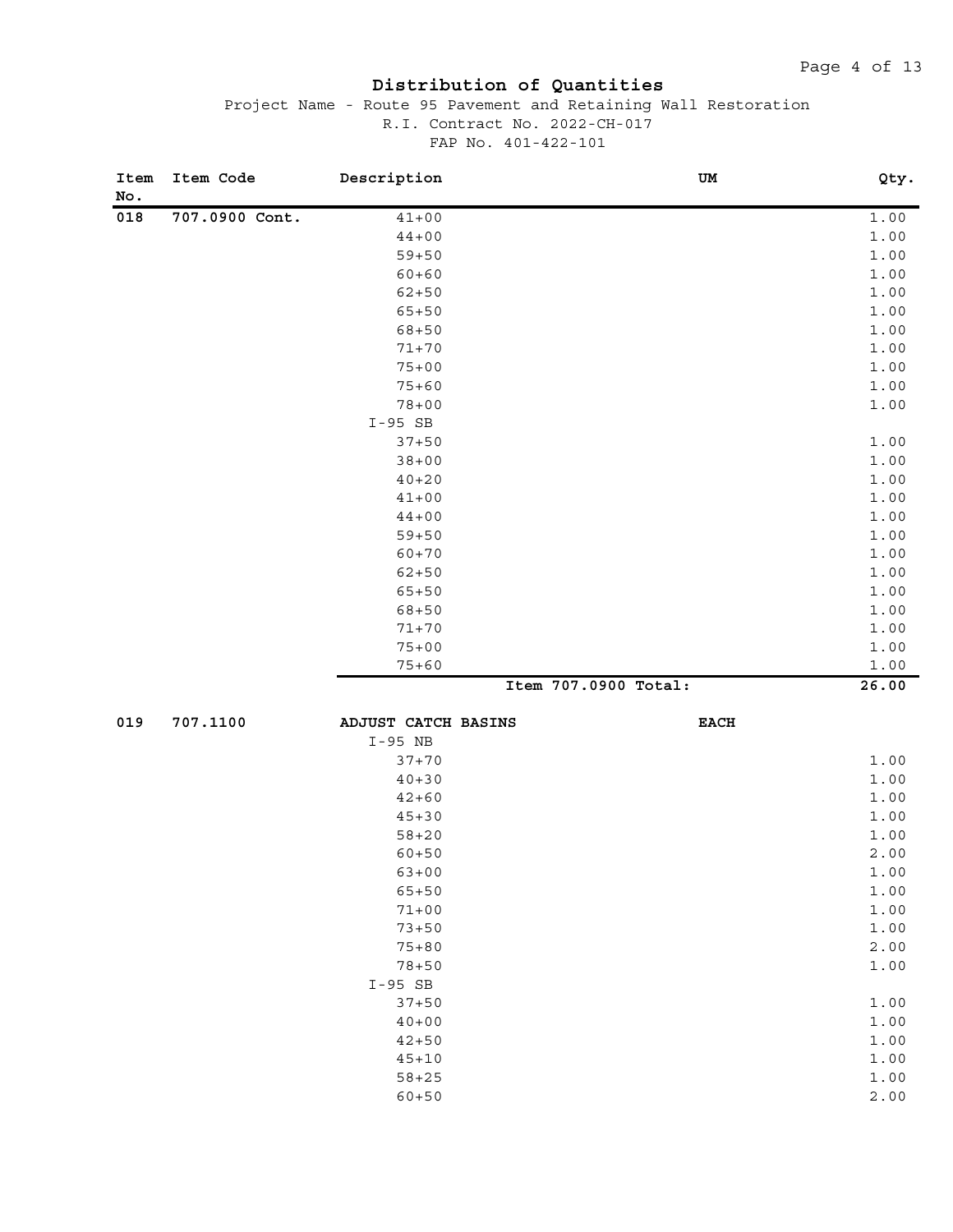| Item<br>No. | Item Code      | Description                          | UM                   | Qty.     |
|-------------|----------------|--------------------------------------|----------------------|----------|
| 019         | 707.1100 Cont. | $63 + 00$                            |                      | 1.00     |
|             |                | $65 + 50$                            |                      | 1.00     |
|             |                | $71 + 00$                            |                      | 1.00     |
|             |                | $73 + 50$                            |                      | 1.00     |
|             |                | $75 + 80$                            |                      | 2.00     |
|             |                |                                      | Item 707.1100 Total: | 27.00    |
| 020         | 708.9040       | CLEANING AND FLUSHING PIPE ALL SIZES | LF                   |          |
|             |                | I-95 NB                              |                      |          |
|             |                | $37 + 70$                            |                      | 60.00    |
|             |                | $40 + 30$                            |                      | 60.00    |
|             |                | $42 + 60$                            |                      | 60.00    |
|             |                | $45 + 20$                            |                      | 60.00    |
|             |                | $58 + 20$                            |                      | 60.00    |
|             |                | $60 + 50$                            |                      | 60.00    |
|             |                | $63 + 00$                            |                      | 60.00    |
|             |                | $65 + 50$                            |                      | 60.00    |
|             |                | $71 + 00$                            |                      | 60.00    |
|             |                | $75 + 80$                            |                      | 60.00    |
|             |                | $78 + 50$                            |                      | 60.00    |
|             |                | 36+70 - 46+50 SUBDRAIN               |                      | 1,120.00 |
|             |                | 56+40 - 80+70 SUBDRAIN               |                      | 2,620.00 |
|             |                | $I-95$ SB                            |                      |          |
|             |                | $37 + 50$                            |                      | 60.00    |
|             |                | $40 + 00$                            |                      | 60.00    |
|             |                | $42 + 50$                            |                      | 60.00    |
|             |                | $45 + 20$                            |                      | 60.00    |
|             |                | $58 + 20$                            |                      | 60.00    |
|             |                | $60 + 50$                            |                      | 60.00    |
|             |                | $63 + 00$                            |                      | 60.00    |
|             |                | $65 + 50$                            |                      | 60.00    |
|             |                | $71 + 00$                            |                      | 60.00    |
|             |                | $73 + 40$                            |                      | 60.00    |
|             |                | $75 + 80$                            |                      | 60.00    |
|             |                | 36+70 - 46+50 SUBDRAIN               |                      | 1,120.00 |
|             |                | 56+50 - 77+00 SUBDRAIN               |                      | 2,320.00 |
|             |                | LATERAL WALL DRAINS                  |                      | 750.00   |
|             |                |                                      | Item 708.9040 Total: | 9,250.00 |
| 021         | 708.9041       | CLEANING CATCH BASINS ALL TYPES AND  | <b>EACH</b>          |          |
|             |                | <b>SIZES</b>                         |                      |          |
|             |                | $I-95 NB$                            |                      |          |
|             |                | $37 + 70$                            |                      | 1.00     |
|             |                | $40 + 30$                            |                      | 1.00     |
|             |                | $42 + 60$                            |                      | 1.00     |
|             |                | $45 + 30$                            |                      | 1.00     |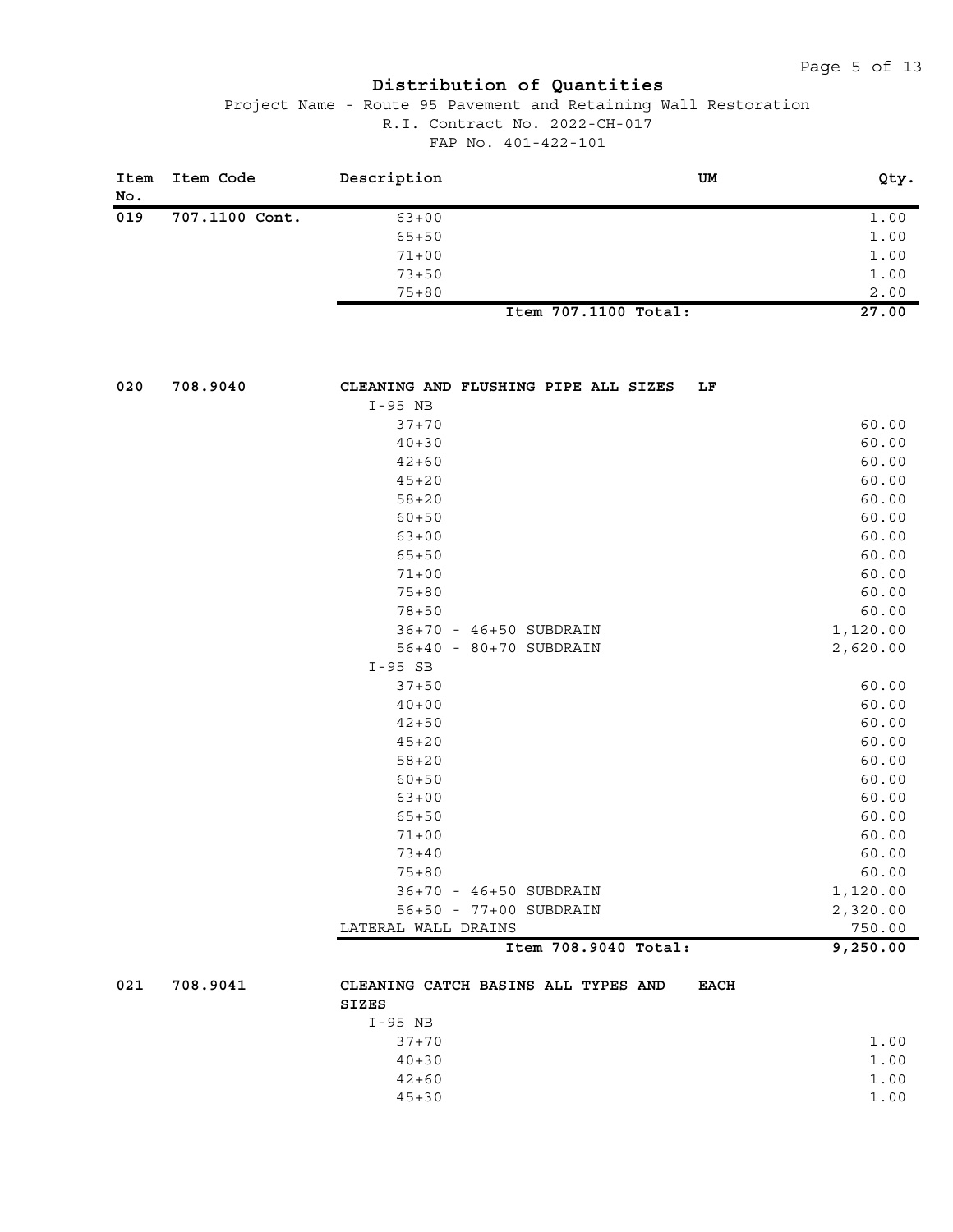| Item<br>No. | Item Code      | Description                     | UM                   | Qty.  |
|-------------|----------------|---------------------------------|----------------------|-------|
| 021         | 708.9041 Cont. | $58 + 20$                       |                      | 1.00  |
|             |                | $60 + 50$                       |                      | 2.00  |
|             |                | $63 + 00$                       |                      | 1.00  |
|             |                | $65 + 50$                       |                      | 1.00  |
|             |                | $71 + 00$                       |                      | 1.00  |
|             |                | $73 + 50$                       |                      | 1.00  |
|             |                | $75 + 80$                       |                      | 2.00  |
|             |                | $78 + 50$                       |                      | 1.00  |
|             |                | $I-95$ SB                       |                      |       |
|             |                | $37 + 50$                       |                      | 1.00  |
|             |                | $40 + 00$                       |                      | 1.00  |
|             |                | $42 + 50$                       |                      | 1.00  |
|             |                | $45 + 10$                       |                      | 1.00  |
|             |                | $58 + 25$                       |                      | 1.00  |
|             |                | $60 + 50$                       |                      | 2.00  |
|             |                | $63 + 00$                       |                      | 1.00  |
|             |                | $65 + 50$                       |                      | 1.00  |
|             |                | $71 + 00$                       |                      | 1.00  |
|             |                | $73 + 50$                       |                      | 1.00  |
|             |                | $75 + 80$                       |                      | 2.00  |
|             |                |                                 | Item 708.9041 Total: | 27.00 |
|             |                |                                 |                      |       |
| 022         | 708.9042       | CLEANING MANHOLES ALL TYPES AND | $_{\rm EACH}$        |       |
|             |                | SIZES                           |                      |       |
|             |                | $I-95$ NB                       |                      |       |
|             |                | $37 + 60$                       |                      | 1.00  |
|             |                | $38 + 50$                       |                      | 1.00  |
|             |                | $41 + 00$                       |                      | 1.00  |
|             |                | $44 + 00$                       |                      | 1.00  |
|             |                | $59 + 50$                       |                      | 1.00  |
|             |                | $60 + 60$                       |                      | 1.00  |
|             |                | $62 + 50$                       |                      | 1.00  |
|             |                | $65 + 50$                       |                      | 1.00  |
|             |                | $68 + 50$                       |                      | 1.00  |
|             |                | $71 + 70$                       |                      | 1.00  |
|             |                | $75 + 00$                       |                      | 1.00  |
|             |                | $75 + 60$                       |                      | 1.00  |
|             |                | $78 + 00$                       |                      | 1.00  |
|             |                | $I-95$ SB                       |                      |       |
|             |                | $37 + 50$                       |                      | 1.00  |
|             |                | $38 + 00$                       |                      | 1.00  |
|             |                | $40 + 20$                       |                      | 1.00  |
|             |                | $41 + 00$                       |                      | 1.00  |
|             |                | $44 + 00$                       |                      | 1.00  |
|             |                | $59 + 50$                       |                      | 1.00  |
|             |                | $60 + 70$                       |                      | 1.00  |
|             |                | $62 + 50$                       |                      | 1.00  |
|             |                | $65 + 50$                       |                      | 1.00  |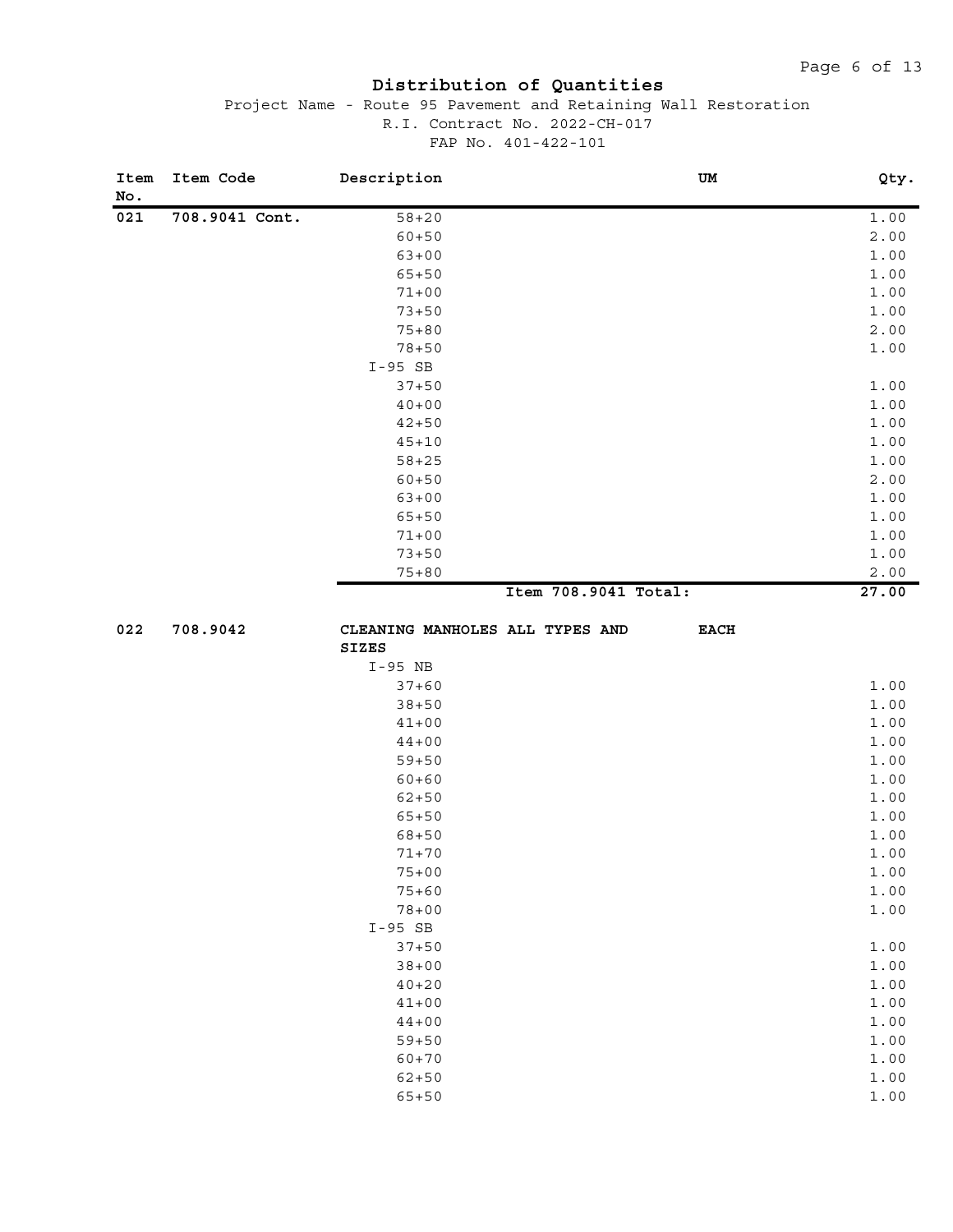| Item<br>No. | Item Code      | Description                                         | UM        | Qty.                  |
|-------------|----------------|-----------------------------------------------------|-----------|-----------------------|
| 022         | 708.9042 Cont. | $68 + 50$                                           |           | 1.00                  |
|             |                | $71 + 70$                                           |           | 1.00                  |
|             |                | $75 + 00$                                           |           | 1.00                  |
|             |                | $75 + 60$                                           |           | 1.00                  |
|             |                | Item 708.9042 Total:                                |           | 26.00                 |
| 023         | 820.0100       | CONCRETE SURFACE TREATMENT                          | SF        |                       |
|             |                | PROTECTIVE SEALANT                                  |           |                       |
|             |                | $I-95$ NB                                           |           |                       |
|             |                | $36+60 - 46+40$                                     |           | 4,625.00              |
|             |                | $56+30 - 80+75$                                     |           | 11,525.00             |
|             |                | $I-95$ SB                                           |           |                       |
|             |                | $36+10 - 46+60$                                     |           | 4,950.00              |
|             |                | $56+55 - 77+55$<br>Item 820.0100 Total:             |           | 9,900.00<br>31,000.00 |
|             |                |                                                     |           |                       |
| 024         | 904.0101       | REMOVE AND RESET FENCE AND/OR<br>RAILING CHAIN LINK | LF        |                       |
|             |                | I-95 NB                                             |           |                       |
|             |                | $38+38 - 39+60$                                     |           | 125.00                |
|             |                | $40+05 - 41+30$                                     |           | 135.00                |
|             |                | $58+92 - 60+14$                                     |           | 130.00                |
|             |                | $60+59 - 61+78$                                     |           | 125.00                |
|             |                | $75+44 - 76+65$                                     |           | 125.00                |
|             |                | $77+18 - 78+37$                                     |           | 125.00                |
|             |                | $I-95$ SB                                           |           |                       |
|             |                | $39+37 - 39+60$                                     |           | 25.00                 |
|             |                | $40+05 - 41+24$                                     |           | 125.00                |
|             |                | $75+35 - 76+65$                                     |           | 135.00                |
|             |                | Item 904.0101 Total:                                |           | 1,050.00              |
| 025         | 905.9901       | PORTLAND CEMENT CONCRETE SLOPE                      | <b>CY</b> |                       |
|             |                | <b>PAVING</b>                                       |           |                       |
|             |                | I-95 NB                                             |           |                       |
|             |                | $37+08 - 46+48$                                     |           | 110.00                |
|             |                | 39+61 - 40+03 MILFORD ST BRIDGE                     |           | 20.00                 |
|             |                | $56+76 - 80+86$                                     |           | 260.00                |
|             |                | 61+15 - 60+58 LAURENS ST BRIDGE                     |           | 20.00                 |
|             |                | 76+67 - 77+16 PARK AVE BRIDGE                       |           | 20.00                 |
|             |                | $I-95$ SB                                           |           |                       |
|             |                | $35+98 - 46+18$                                     |           | 110.00                |
|             |                | 39+61 - 40+03 MILFORD ST BRIDGE                     |           | 20.00                 |
|             |                | $56+45 - 77+16$                                     |           | 230.00                |
|             |                | 61+15 - 60+58 LAURENS ST BRIDGE                     |           | 20.00                 |
|             |                | 76+67 - 77+16 PARK AVE BRIDGE                       |           | 20.00                 |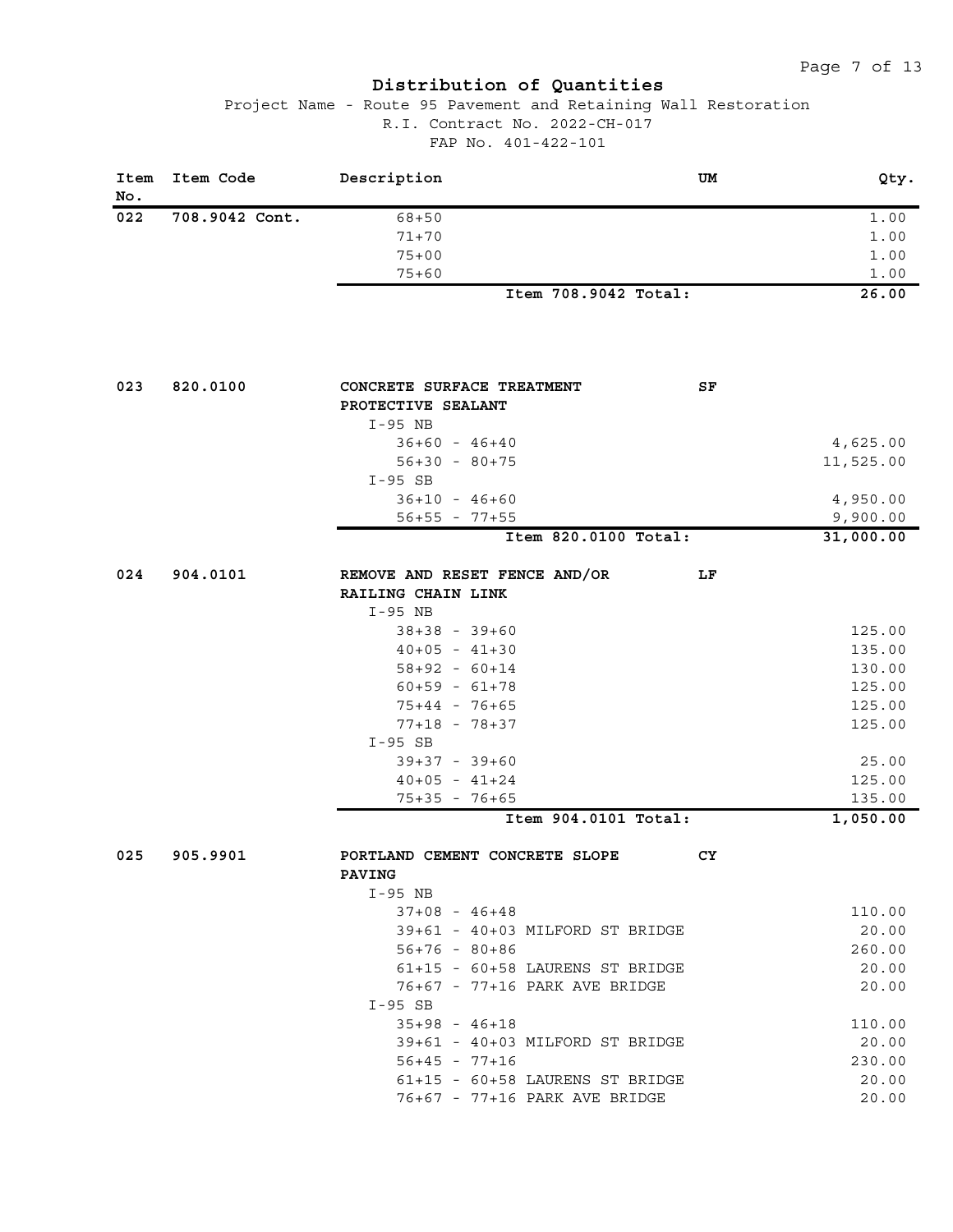| Item<br>No. | Item Code      | Description                                                                                         | UM          | Qty.     |
|-------------|----------------|-----------------------------------------------------------------------------------------------------|-------------|----------|
| 025         | 905.9901 Cont. | Item 905.9901 Total:                                                                                |             | 830.00   |
| 026         | 906.0700       | REMOVE, HANDLE, HAUL TRIM RESET<br>CURB EDGING, STRAIGHT, CIRCULAR ALL<br><b>TYPES</b><br>$I-95$ NB | LF.         |          |
|             |                | $37+00 - 46+55$                                                                                     |             | 960.00   |
|             |                | $56+70 - 80+95$                                                                                     |             | 2,440.00 |
|             |                | $I-95$ SB                                                                                           |             |          |
|             |                | $35+90 - 46+25$                                                                                     |             | 1,065.00 |
|             |                | $56+35 - 77+15$                                                                                     |             | 2,135.00 |
|             |                | Item 906.0700 Total:                                                                                |             | 6,600.00 |
| 027         | 907.0100       | WATER FOR DUST CONTROL                                                                              | <b>MGAL</b> |          |
|             |                | PROJECT WIDE                                                                                        |             | 240.00   |
|             |                | Item 907.0100 Total:                                                                                |             | 240.00   |
| 028         | 909.9901       | PRECAST CONCRETE BARRIER<br>$I-95$ NB                                                               | LF          |          |
|             |                | $36+60 - 46+40$                                                                                     |             | 1,000.00 |
|             |                | $56+30 - 80+75$                                                                                     |             | 2,500.00 |
|             |                | $I-95$ SB                                                                                           |             |          |
|             |                | $36+10 - 46+60$                                                                                     |             | 1,065.00 |
|             |                | $56+55 - 77+55$                                                                                     |             | 2,135.00 |
|             |                | Item 909.9901 Total:                                                                                |             | 6,700.00 |
| 029         | 909.9902       | PRECAST CONCRETE TRANSITION                                                                         | <b>EACH</b> |          |
|             |                | I-95 NB                                                                                             |             |          |
|             |                | $46 + 40$                                                                                           |             | 1.00     |
|             |                | $80 + 80$                                                                                           |             | 1.00     |
|             |                | $I-95$ SB                                                                                           |             |          |
|             |                | $36 + 05$                                                                                           |             | 1.00     |
|             |                | $56 + 50$<br>Item 909.9902 Total:                                                                   |             | 1.00     |
|             |                |                                                                                                     |             | 4.00     |
| 030         | 916.9901       | NARROW CONDITION IMPACT ATTENUATOR<br>FOR TEMPORARY TRAFFIC CONTROL                                 | <b>EACH</b> |          |
|             |                | AS DIRECTED                                                                                         |             | 2.00     |
|             |                | Item 916.9901 Total:                                                                                |             | 2.00     |
| 031         | 922.0100       | TEMPORARY CONSTRUCTION SIGNS STD.<br>29.1.0 AND 27.1.1<br>PROJECT WIDE                              | SF          |          |
|             |                | AS DIRECTED                                                                                         |             | 125.50   |
|             |                | $W20-1$                                                                                             |             | 128.00   |
|             |                | RI STD 27.1.1                                                                                       |             | 96.00    |
|             |                | $W20 - 5AR$                                                                                         |             | 64.00    |
|             |                | $W4 - 2R$                                                                                           |             | 64.00    |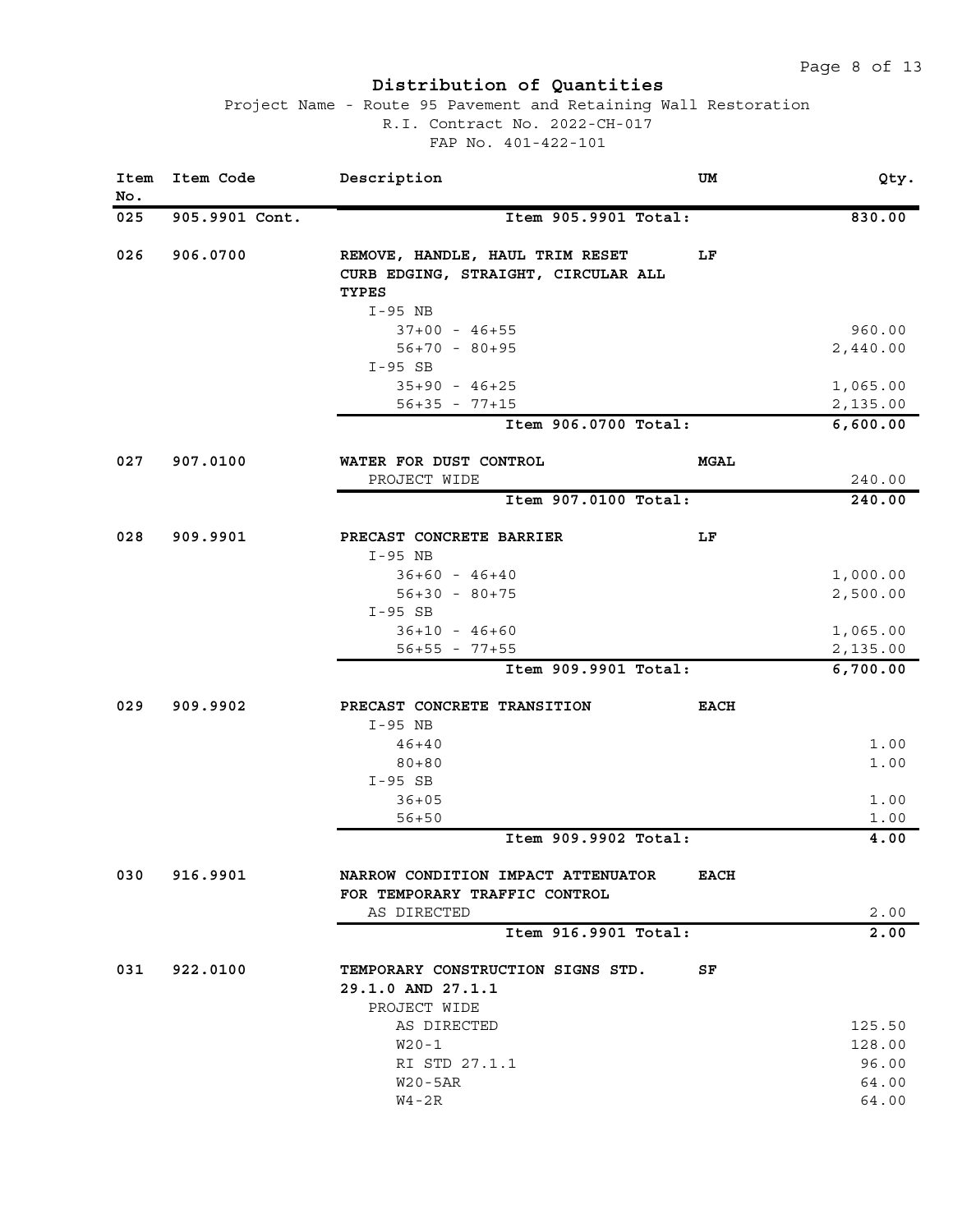| Item<br>No. | Item Code      | Description                       | UM          | Qty.     |
|-------------|----------------|-----------------------------------|-------------|----------|
| 031         | 922.0100 Cont. | $W21 - 5R$                        |             | 64.00    |
|             |                | $E5 - 2$                          |             | 10.00    |
|             |                | $E5 - 1$                          |             | 30.00    |
|             |                | $R1-2$                            |             | 14.00    |
|             |                | $W3 - 2A$                         |             | 16.00    |
|             |                | $W20 - 2$                         |             | 32.00    |
|             |                | $M4 - 8$                          |             | 16.25    |
|             |                | $M4 - 8A$                         |             | 3.00     |
|             |                | $M3 - 3$                          |             | 10.00    |
|             |                | $M6 - 3$                          |             | 4.50     |
|             |                | $MG-2R$                           |             | 4.50     |
|             |                | $M6 - 1$                          |             | 2.25     |
|             |                | $M1 - 1$                          |             | 20.00    |
|             |                | $W4 - 2L$                         |             | 64.00    |
|             |                | $W20 - 5AL$                       |             | 64.00    |
|             |                | $W20-5R$                          |             | 64.00    |
|             |                | $W20 - 5L$                        |             | 64.00    |
|             |                | Item 922.0100 Total:              |             | 960.00   |
| 032         | 923.0105       | DRUM BARRICADE STD. 26.2.0        | <b>BDAY</b> |          |
|             |                | PROJECT WIDE                      |             |          |
|             |                | AS DIRECTED                       |             | 3,600.00 |
|             |                | Item 923.0105 Total:              |             | 3,600.00 |
| 033         | 923.0125       | PLASTIC PIPE TYPE III BARRICADE   | <b>EACH</b> |          |
|             |                | STANDARD 26.3.1                   |             |          |
|             |                | RAMP CLOSURE                      |             |          |
|             |                | AS DIRECTED                       |             | 5.00     |
|             |                | Item 923.0125 Total:              |             | 5.00     |
| 034         | 923.0200       | FLUORESCENT TRAFFIC CONES RI STD. | <b>EACH</b> |          |
|             |                | 26.1.0                            |             |          |
|             |                | PROJECT WIDE                      |             |          |
|             |                | AS DIRECTED                       |             | 200.00   |
|             |                | Item 923.0200 Total:              |             | 200.00   |
| 035         | 924.0113       | ADVANCE WARNING ARROW PANEL       | <b>PDAY</b> |          |
|             |                | PROJECT WIDE                      |             |          |
|             |                | AS DIRECTED                       |             | 160.00   |
|             |                | Item 924.0113 Total:              |             | 160.00   |
| 036         | 925.0112       | PORTABLE CHANGEABLE MESSAGE SIGN  | PDAY        |          |
|             |                | PROJECT WIDE                      |             |          |
|             |                | AS DIRECTED                       |             | 240.00   |
|             |                | Item 925.0112 Total:              |             | 240.00   |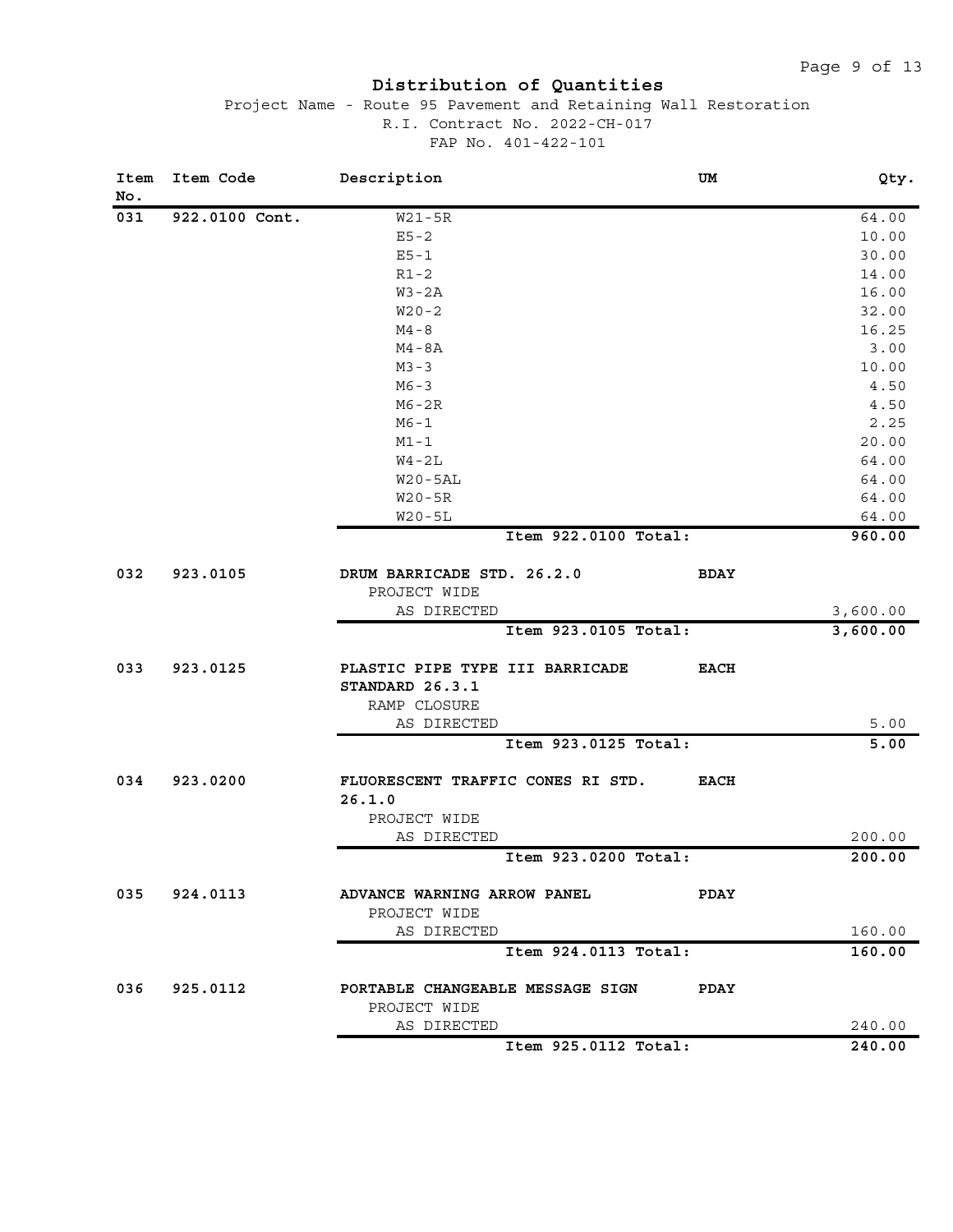| Item<br>No. | Item Code | Description                                                                 | UM          | Qty.                 |
|-------------|-----------|-----------------------------------------------------------------------------|-------------|----------------------|
| 037         | 926.9901  | TEMPORARY TL-3 BARRIER                                                      | <b>PDAY</b> |                      |
|             |           | PROJECT WIDE                                                                |             |                      |
|             |           | AS DIRECTED                                                                 |             | 9,300.00             |
|             |           | Item 926.9901 Total:                                                        |             | 9,300.00             |
| 038         | 928.0500  | SHADOW OR ADVANCE WARNING VEHICLE<br>WITH IMPACT ATTENUATOR<br>PROJECT WIDE | HRS         |                      |
|             |           | AS DIRECTED                                                                 |             | 1,140.00             |
|             |           | Item 928.0500 Total:                                                        |             | 1,140.00             |
|             |           |                                                                             |             |                      |
| 039         | 929.0110  | FIELD OFFICE<br>PROJECT WIDE                                                | <b>PMO</b>  |                      |
|             |           | AS DIRECTED                                                                 |             | 12.00                |
|             |           | Item 929.0110 Total:                                                        |             | 12.00                |
| 040         | 931.0110  | CLEANING AND SWEEPING PAVEMENT<br>PROJECT WIDE                              | SY          |                      |
|             |           | FRICTION COURSE AREA                                                        |             | 11,200.00            |
|             |           | BARRIER LIMITS                                                              |             | 7,500.00             |
|             |           | Item 931.0110 Total:                                                        |             | 18,700.00            |
| 041         | 932.0100  | CUTTING AND MATCHING ASHPALT<br>I-95 NB                                     | LF.         |                      |
|             |           | $61 + 00$                                                                   |             | 65.00                |
|             |           | $76 + 00$                                                                   |             | 65.00                |
|             |           | Item 932.0100 Total:                                                        |             | 130.00               |
| 042         | 932.0200  | FULL DEPTH SAWCUT OF BITUMINOUS<br><b>PAVEMENT</b>                          | LF.         |                      |
|             |           | I-95 NB                                                                     |             |                      |
|             |           | $37+00 - 46+55$                                                             |             | 960.00               |
|             |           | $56+70 - 80+95$                                                             |             | 2,440.00             |
|             |           | $I-95$ SB                                                                   |             |                      |
|             |           | $35+90 - 46+25$                                                             |             | 1,065.00             |
|             |           | $56+35 - 77+15$<br>Item 932.0200 Total:                                     |             | 2,135.00<br>6,600.00 |
|             |           |                                                                             |             |                      |
| 043         | 935.0400  | REMOVING BITUMINOUS PAVEMENT BY<br>MICROMILLING                             | SY          |                      |
|             |           | I-95 NB<br>$61+00 - 76+00$                                                  |             | 11,100.00            |
|             |           | Item 935.0400 Total:                                                        |             | 11,100.00            |
| 044         | 936.0110  | MOBILIZATION AND DEMOBILIZATION                                             | LS          |                      |
|             |           | PROJECT WIDE                                                                |             |                      |
|             |           | PROJECT WIDE                                                                |             | 1.00                 |
|             |           | Item 936.0110 Total:                                                        |             | 1.00                 |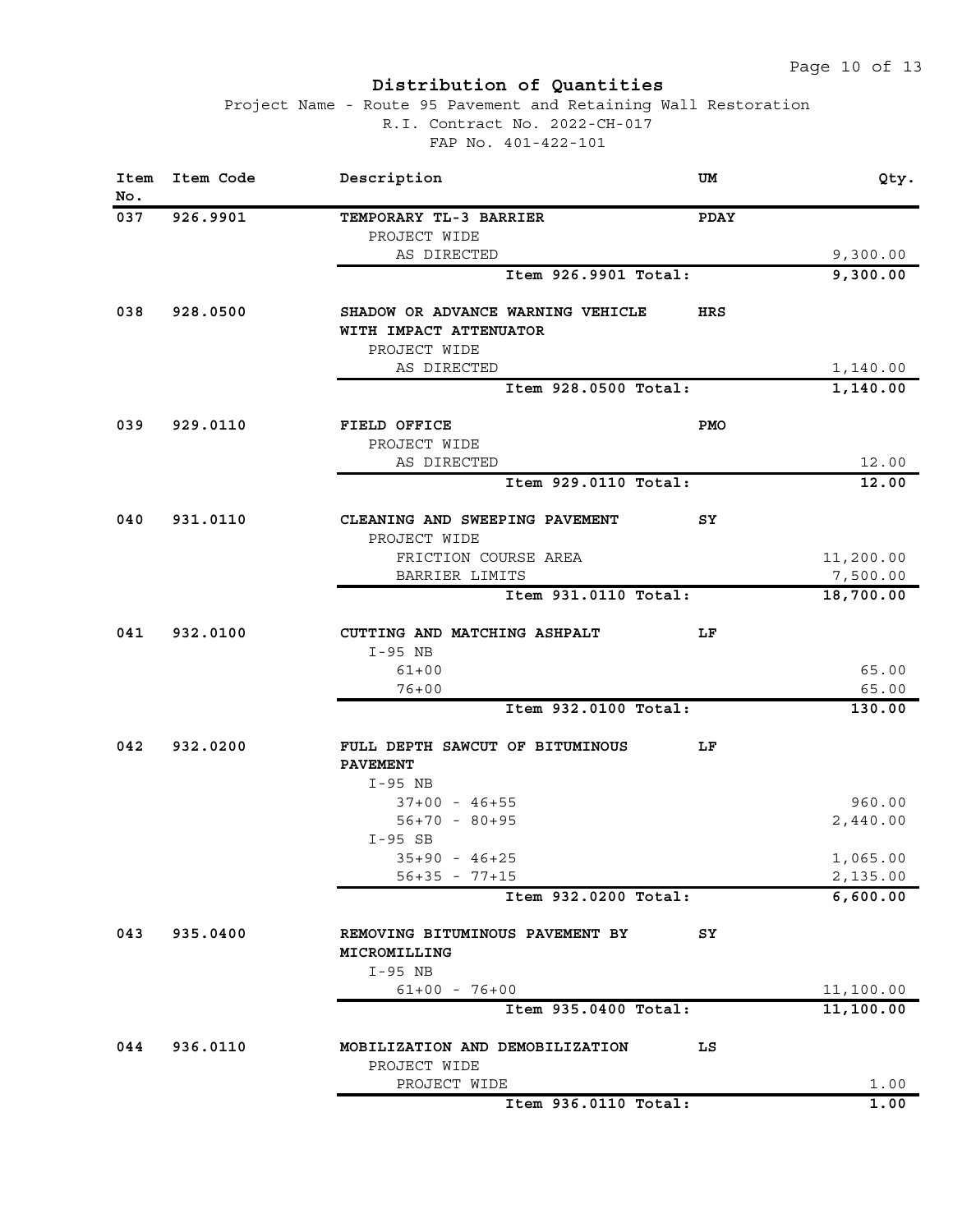| Item<br>No. | Item Code | Description                         | UM | Qty.      |
|-------------|-----------|-------------------------------------|----|-----------|
| 045         | 937.0200  | MAINTENANCE AND MOVEMENT OF TRAFFIC | LS |           |
|             |           | PROTECTION                          |    |           |
|             |           | PROJECT WIDE                        |    |           |
|             |           | PROJECT WIDE                        |    | 1.00      |
|             |           | Item 937.0200 Total:                |    | 1.00      |
| 046         | L01.0104  | PLANTABLE SOIL 4 INCHES DEEP        | SY |           |
|             |           | $I-95$ NB                           |    |           |
|             |           | $36+65 - 39+60$                     |    | 1,100.00  |
|             |           | $40+05 - 46+55$                     |    | 2,400.00  |
|             |           | $56+35 - 60+15$                     |    | 1,400.00  |
|             |           | $60+55 - 76+65$                     |    | 5,900.00  |
|             |           | $77+15 - 80+90$                     |    | 1,400.00  |
|             |           | $I-95$ SB                           |    |           |
|             |           | $36+05 - 39+60$                     |    | 1,500.00  |
|             |           | $40+05 - 46+60$                     |    | 2,500.00  |
|             |           | $56+40 - 60+15$                     |    | 1,400.00  |
|             |           | $60+55 - 76+65$                     |    | 5,900.00  |
|             |           | $77+15 - 77+65$                     |    | 200.00    |
|             |           | Item L01.0104 Total:                |    | 23,700.00 |
| 047         | L02.0101  | GENERAL HIGHWAY SEEDING (TYPE 1)    | SY |           |
|             |           | $I-95$ NB                           |    |           |
|             |           | $36+65 - 39+60$                     |    | 1,100.00  |
|             |           | $40+05 - 46+55$                     |    | 2,400.00  |
|             |           | $56+35 - 60+15$                     |    | 1,400.00  |
|             |           | $60+55 - 76+65$                     |    | 5,900.00  |
|             |           | $77+15 - 80+90$                     |    | 1,400.00  |
|             |           | $I-95$ SB                           |    |           |
|             |           | $36+05 - 39+60$                     |    | 1,500.00  |
|             |           | $40+05 - 46+60$                     |    | 2,500.00  |
|             |           | $56+40 - 60+15$                     |    | 1,400.00  |
|             |           | $60+55 - 76+65$                     |    | 5,900.00  |
|             |           | $77+15 - 77+65$                     |    | 200.00    |
|             |           | Item L02.0101 Total:                |    | 23,700.00 |
| 048         | L05.0505  | EROSION CONTROL BLANKET             | SY |           |
|             |           | $I-95$ NB                           |    |           |
|             |           | $36+65 - 39+60$                     |    | 1,100.00  |
|             |           | $40+05 - 46+55$                     |    | 2,400.00  |
|             |           | $56+35 - 60+15$                     |    | 1,400.00  |
|             |           | $60+55 - 76+65$                     |    | 5,900.00  |
|             |           | $77+15 - 80+90$                     |    | 1,400.00  |
|             |           | $I-95$ SB                           |    |           |
|             |           | $36+05 - 39+60$                     |    | 1,500.00  |
|             |           | $40+05 - 46+60$                     |    | 2,500.00  |
|             |           | $56+40 - 60+15$                     |    | 1,400.00  |
|             |           | $60+55 - 76+65$                     |    | 5,900.00  |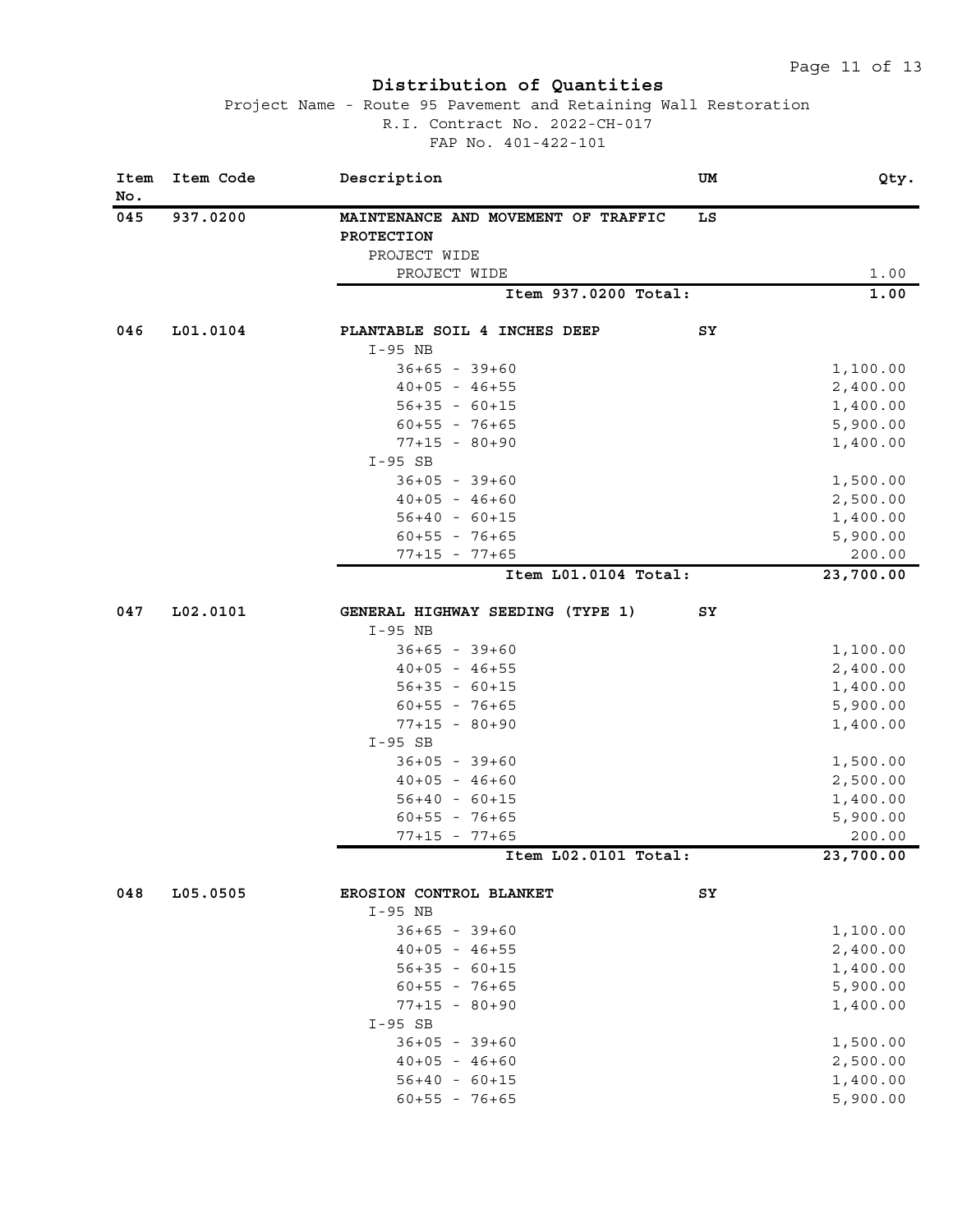| Item<br>No. | Item Code      | Description                                                                                                  | UM          | Qty.             |
|-------------|----------------|--------------------------------------------------------------------------------------------------------------|-------------|------------------|
| 048         | L05.0505 Cont. | $77+15 - 77+65$                                                                                              |             | 200.00           |
|             |                | Item L05.0505 Total:                                                                                         |             | 23,700.00        |
| 049         | L06.9901       | PINUS STROBUS 'FASTIGIATA', COLUMNAR EACH<br>EASTERN WHITE PINE 7'-8' HT, B&B<br>PROJECT WIDE<br>AS DIRECTED |             |                  |
|             |                | Item L06.9901 Total:                                                                                         |             | 50.00<br>50.00   |
| 050         | L09.9901       | REMOVE AND DISPOSE IVY VINES FROM<br>EXISTING TREES TO REMAIN                                                | <b>EACH</b> |                  |
|             |                | PROJECT WIDE                                                                                                 |             |                  |
|             |                | AS DIRECTED<br>Item L09.9901 Total:                                                                          |             | 120.00<br>120.00 |
|             |                |                                                                                                              |             |                  |
| 051         | L11.0102       | TREE PLANT PROTECTION DEVICE<br>STANDARD 51.1.0                                                              | <b>EACH</b> |                  |
|             |                | PROJECT WIDE<br>AS DIRECTED                                                                                  |             | 40.00            |
|             |                | Item L11.0102 Total:                                                                                         |             | 40.00            |
| 052         | T15.0200       | REMOVE AND RELOCATE DIRECTIONAL                                                                              | <b>EACH</b> |                  |
|             |                | REGULATORY AND WARNING SIGN<br>$I-95$ NB<br>STA. 80+80                                                       |             | 1.00             |
|             |                | Item T15.0200 Total:                                                                                         |             | 1.00             |
|             |                |                                                                                                              |             |                  |
| 053         | T18.0201       | REFLECTOR UNIT SINGLE WHITE<br><b>DELINEATOR</b><br>PROJECT WIDE<br>PROJECT WIDE                             | <b>EACH</b> |                  |
|             |                | Item T18.0201 Total:                                                                                         |             | 10.00<br>10.00   |
|             |                |                                                                                                              |             |                  |
| 054         | T19.0100       | MILE POST MARKER 10"X18"<br>$I-95 NB$                                                                        | EA          |                  |
|             |                | $44 + 60$<br>$76 + 50$                                                                                       |             | 1.00<br>1.00     |
|             |                | $I-95$ SB<br>$56 + 50$                                                                                       |             | 1.00             |
|             |                | Item T19.0100 Total:                                                                                         |             | 3.00             |
| 055         | T19.0200       | MILE POST MARKER 10"X27"                                                                                     | EA          |                  |
|             |                | $I-95$ NB                                                                                                    |             |                  |
|             |                | $67 + 00$<br>$I-95$ SB                                                                                       |             | 1.00             |
|             |                | $69 + 30$                                                                                                    |             | 1.00             |
|             |                | Item T19.0200 Total:                                                                                         |             | 2.00             |